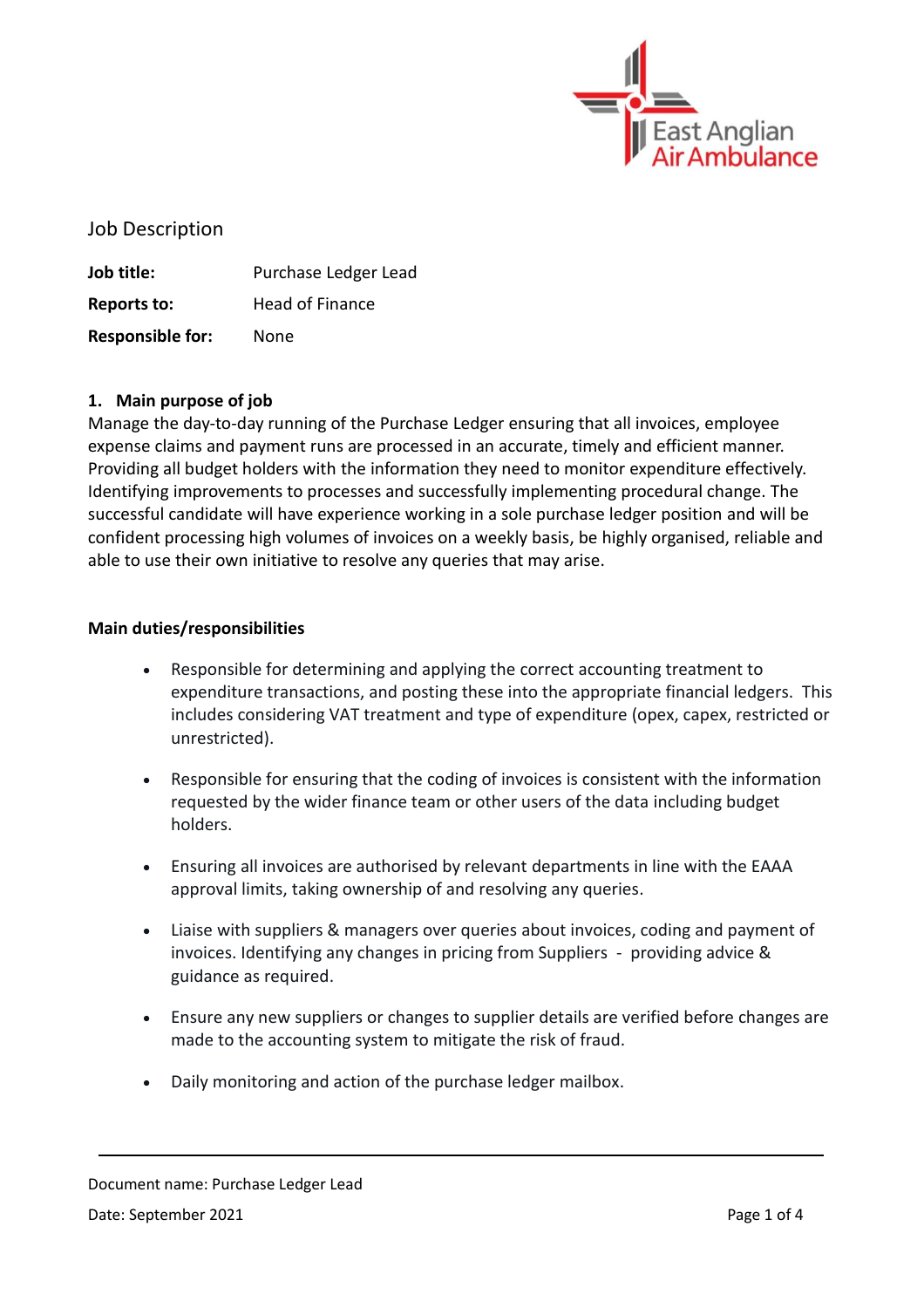- Analysis and reconciliation of credit card statements, management of supporting documentation and posting of expenses.
- Generate the BACS payment listing and check for accuracy and completeness, providing analysis/supporting evidence of payments to be made as needed.
- Monitor the available cash and ensure sufficient cash is available to make payment runs in line with EAAA's payment schedule, notifying the Head of Finance in good time where corrective action needs to be taken.
- Manage scheduled BACS payments liaising with EXT (Leadership Team ) being responsible for paying suppliers on time. Posting and allocating payments and producing remittance advice, providing backup of all purchase payments and completing bank reconciliations.
- Working with the team to achieve an accurate and timely month end closure. This includes effective management of Aged Creditors and providing back up for prepayments, accruals and the fixed asset register.
- Responsible for reviewing all purchase ledger records, providing supporting documentation and reconciliations for the annual Audit.
- Review & update where appropriate all Purchase Ledger process notes.
- Review and update the existing Purchase Order process across departments with an ongoing focus on continuous improvement. Responsible for any process changes being communicated and rolled out.
- General analysis & costings as required by the finance team & budget holders.

## **2. General duties/responsibilities**

- From time to time, the post holder may be required to work at any of the Charity's sites in line with organisational needs.
- All staff must ensure confidentiality and security of information dealt with in the course of performing their duties. They must comply with and keep up to date with Charity policies and legislation on confidentiality, data protection, freedom of information and computer misuse.
- All staff are required to adhere to and act consistently with all relevant health and safety legislation and Charity policies and procedures in order to ensure that their own and the health, safety and security of others is maintained.
- Staff will actively promote the Charity's commitment to equality and diversity by treating everyone with dignity and respect.
- All employees should take a proactive approach to personal development in order to ensure that skillsets are aligned to the demands of the role as it evolves and develops to meet the organisation's changing needs.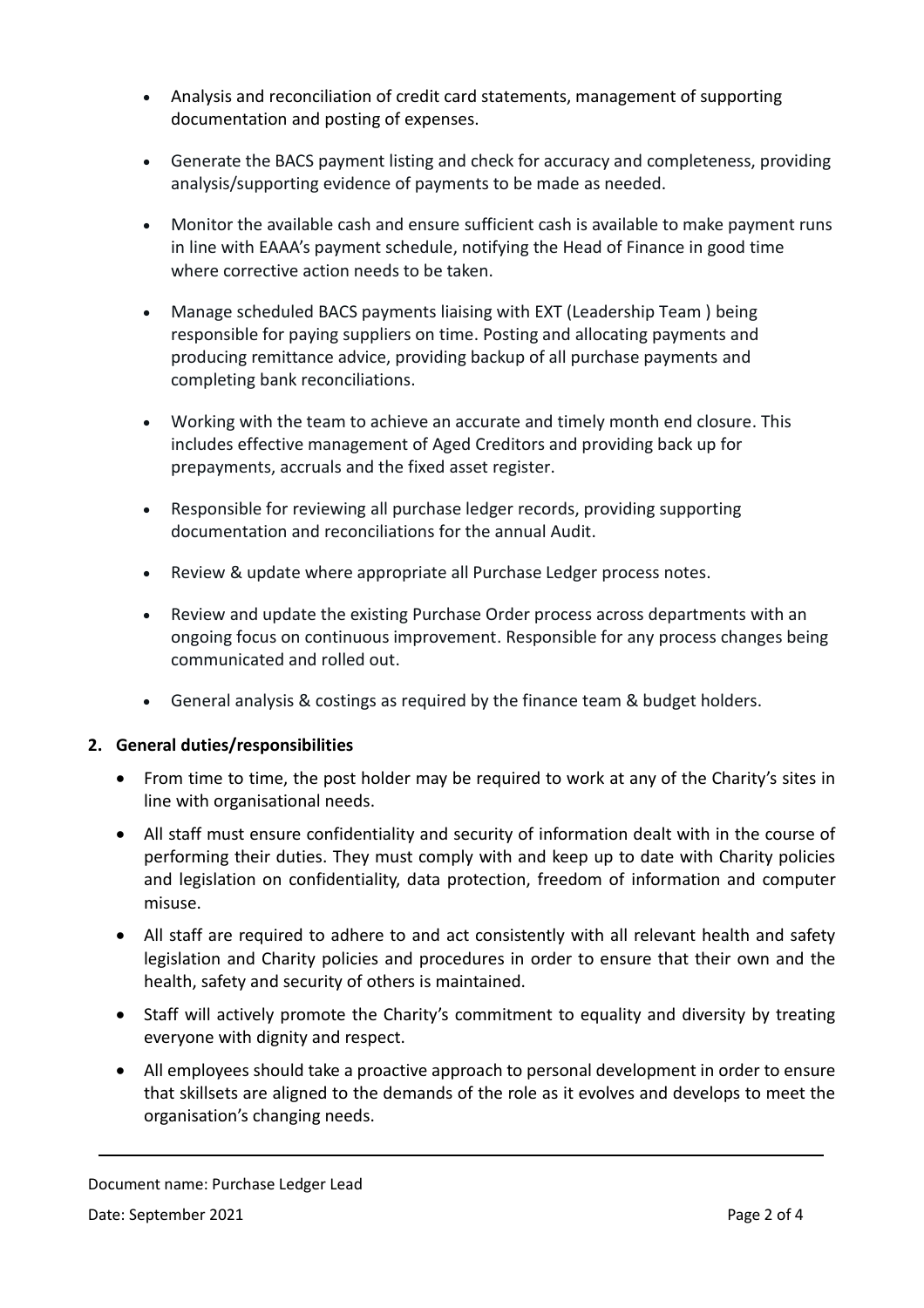- All employees have a responsibility for protecting, safeguarding and promoting the welfare of children and vulnerable adults.
- It is the responsibility of all employees to conduct all business in an honest and ethical manner.
- Staff should uphold and demonstrate the Charity's values (respectfulness, accountability, integrity, support and evolution).
- All staff should be aware of their responsibilities to protect the reputation of the charity e.g. social media and behaviour.
- Reporting incidents via the Datix system as part of an open and fair culture.
- Staff should be willing to undertake any activity as deemed appropriate by the charity that is in line with skills, experience and knowledge.

## **3. Person specification**

| <b>Education and qualifications</b>                                                                                                                                                                                                                                                                            |                                                                                        |
|----------------------------------------------------------------------------------------------------------------------------------------------------------------------------------------------------------------------------------------------------------------------------------------------------------------|----------------------------------------------------------------------------------------|
| Essential                                                                                                                                                                                                                                                                                                      | Desirable                                                                              |
| 5 GCSE's or equivalent (what is our standard)                                                                                                                                                                                                                                                                  | AAT Part Qualified or Equivalent                                                       |
| <b>Experience</b>                                                                                                                                                                                                                                                                                              |                                                                                        |
| Essential                                                                                                                                                                                                                                                                                                      | Desirable                                                                              |
| Strong Purchase Ledger skills, having already<br>worked in a fast paced Accounts Payable<br>function previously and can demonstrate<br>working knowledge of end to end Purchase<br>Ledger                                                                                                                      | <b>Implementation of Purchase Ledger Systems</b><br>such as a Purchase Ordering System |
| Experienced working in a financial control<br>environment and able to demonstrate<br>understanding of accounting issues. Able to<br>apply experience in making decisions over the<br>correct accounting treatment of expenditure<br>items, including awareness of VAT, capital and<br>operational expenditure. | Experience of working within the third sector                                          |
| <b>Knowledge and skills</b>                                                                                                                                                                                                                                                                                    |                                                                                        |
| Essential                                                                                                                                                                                                                                                                                                      | Desirable                                                                              |
| IT literate with good office and administration<br>skills                                                                                                                                                                                                                                                      |                                                                                        |